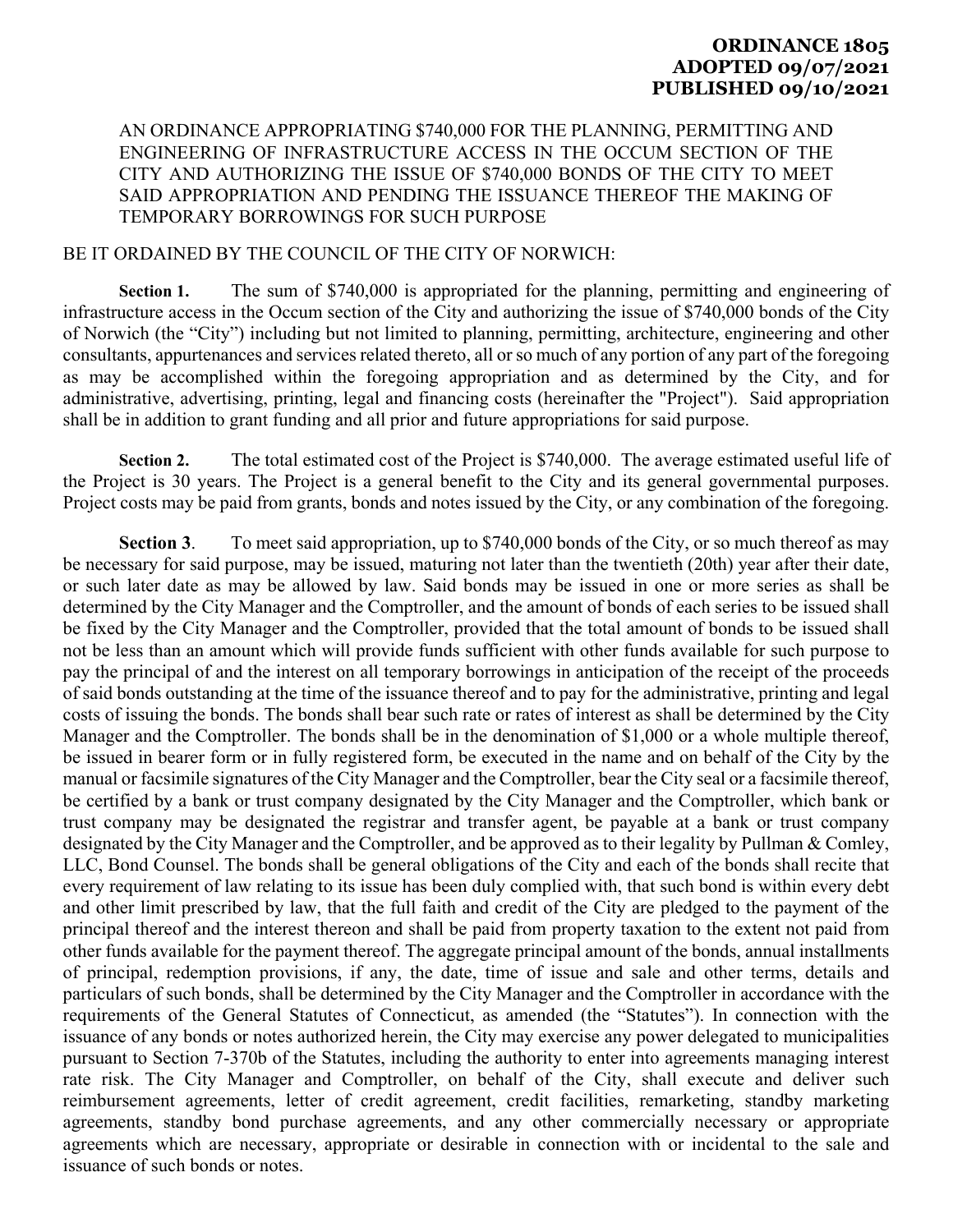**Section 4**. The issue of the bonds aforesaid and of all other bonds or notes of the City heretofore authorized but not yet issued, as of the effective date of this ordinance, would not cause the indebtedness of the City to exceed any debt limit calculated in accordance with law.

**Section 5.** Said bonds shall be sold by the City Manager and Comptroller in a competitive offering or by negotiation, in their discretion. If sold at competitive offering, the bonds shall be sold upon sealed proposals, auction or similar process, at not less than par and accrued interest on the basis of the lowest net or true interest cost to the City.

**Section 6.** The City Manager and the Comptroller are authorized to make temporary borrowings in anticipation of the receipt of the proceeds of any series of said bonds. Notes evidencing such borrowings shall be signed by the manual or facsimile signatures of the City Manager and the Comptroller, have the seal of the City or a facsimile thereof affixed, be payable at a bank or trust company designated by the City Manager and the Comptroller, be certified by a bank or trust company designated by the City Manager and the Comptroller pursuant to Section 7-373 of the Statutes, and be approved as to their legality by Pullman & Comley, LLC, Bond Counsel. They shall be issued with maturity dates which comply with the provisions of the Statutes governing the issuance of such notes, as the same may be amended from time to time. The notes shall be general obligations of the City and each of the notes shall recite that every requirement of law relating to its issue has been duly complied with, that such note is within every debt and other limit prescribed by law, that the full faith and credit of the City are pledged to the payment of the principal thereof and the interest thereon and shall be paid from property taxation to the extent not paid from other funds available for the payment thereof. The net interest cost on such notes, including renewals thereof, and the expense of preparing, issuing and marketing them, to the extent paid from the proceeds of such renewals or said bonds, shall be included as a cost of the equipment. Upon the sale of said bonds the proceeds thereof, to the extent required, shalt be applied forthwith to the payment of the principal of and the interest on any such temporary borrowings then outstanding or shall be deposited with a hank or trust company in trust for such purpose.

**Section 7**. Resolution of Official Intent to Reimburse Expenditures with Borrowings. The City (the "Issuer") hereby expresses its official intent pursuant to §1.150-2 of the Federal Income Tax Regulations, Title 26 (the "Regulations"), to reimburse expenditures paid sixty days prior to and after the date of passage of this ordinance in the maximum amount and for the capital project defined in Section 1 with the proceeds of bonds, notes, or other obligations ("Bonds") authorized to be issued by the Issuer. The Bonds shall be issued to reimburse such expenditures not later than 18 months after the later of the date of the expenditure or the substantial completion of the project, or such later date that the Regulations may authorize. The Issuer hereby certifies that the intention to reimburse as expressed herein is based upon its reasonable expectations as of this date. The Comptroller or his designee is authorized to pay project expenses in accordance herewith pending the issuance of reimbursement bonds, and to amend this declaration.

**Section 8.** The City Manager and Comptroller are hereby authorized to exercise all powers conferred by Section 3-20e of the General Statutes with respect to secondary market disclosure and to provide annual information and notices of material events as enumerated in Securities and Exchange Commission Exchange Act Rule 15c2-12, as amended, as may be necessary, appropriate or desirable to effect the sale of the bonds and notes authorized by this ordinance.

**Section 9.** In order to meet the capital cash flow expenditure needs of the City, the City Manager and Comptroller are authorized to allocate and reallocate expenditures incurred for the equipment to any bonds or notes of the City outstanding as of the date of such allocation, and the bonds or notes to which such expenditures have been allocated shall be deemed to have been issued for such purpose.